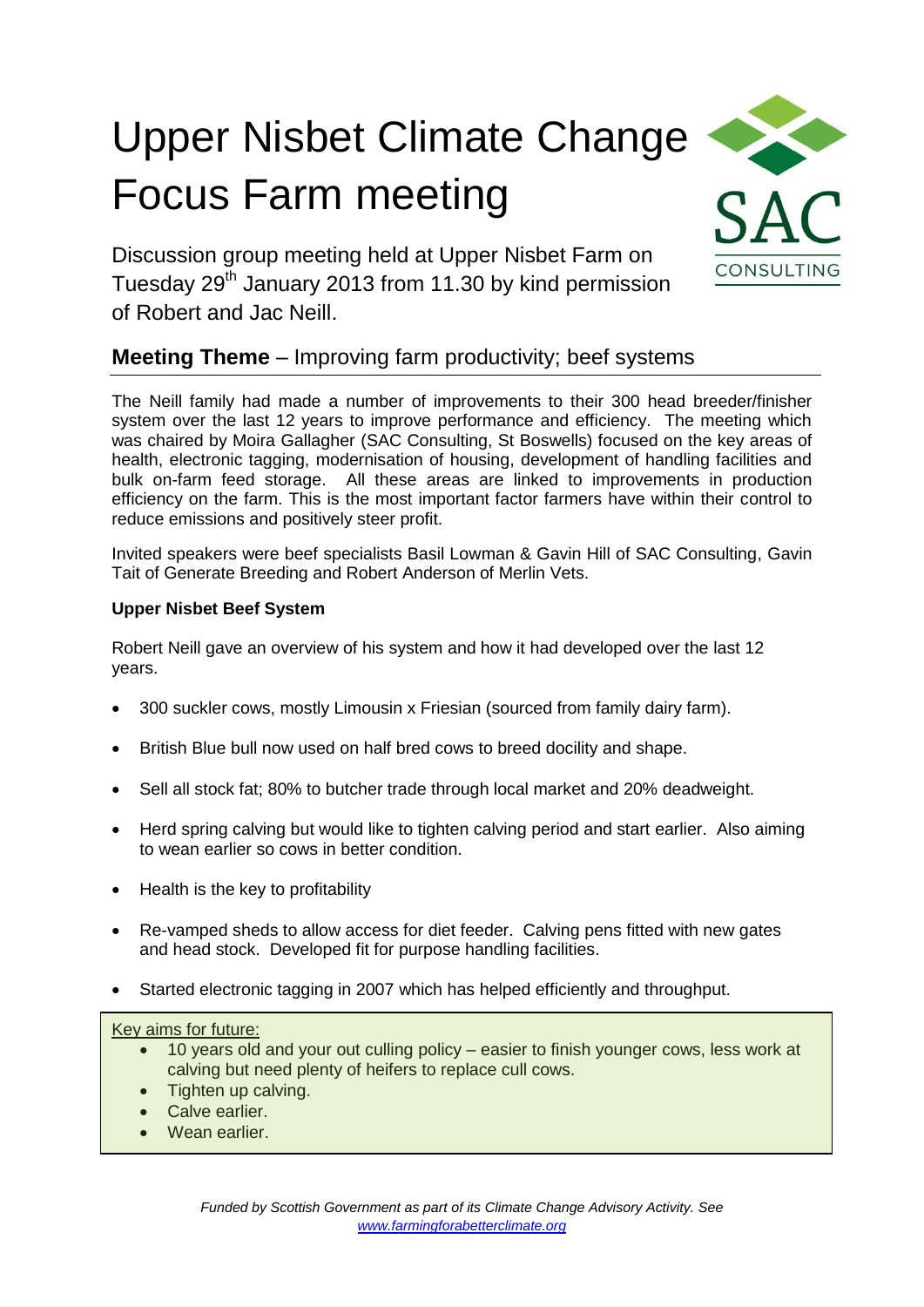# **Group Discussion on Why to Cull** – facilitated by Gavin Hill

The group were asked for their reasons for culling and these were discussed.

- 1. Not in calf
- 2. Temperament
- 3. Udders and feet
- 4. Age

Basil Lowman then discussed culling policy:

- Market price of cull cow good.
- Cows that lose calves at calving should be culled.
- Poor calves bad breeders cull.
- $\bullet$  Too late calving  $-$  cull.
- Cull all barren heifers, PD heifers young & good condition sell. Likely to be poor breeders so don't keep.

Ten years and out – currently the right idea for the farm but in future? An idea might be to cull at a much younger age; a young cow is more value than one year old bull in France.

## **Herd Health** – Robert Anderson of Merlin Vets

The farm vaccinates for BVD, Leptospirosis and scour. All stock is blood tested for Johne's disease. Poor health can affect calving interval as well barren rate. Risproval 4 has revolutionised pneumonia control in calves at Upper Nisbet. The herd is closed and replacements are from a known source, however even control of BVD has been a challenge this year as it is a complex disease. The farm is trialling tissue tags at calving. It was decided that vaccination was the most economical way to approach BVD on this farm.

Johne's control is difficult as it is a very hard disease to test for. The plan for any farm is:

- Cull out positives and rear calf and fatten in good condition.
- Hygiene is the key; positives must be separated before calving
- Work with what you have.
- Commercial breeders are now driving pedigree breeders into doing more.

#### **Bull Management**

- 1 mature bull to 50
- Younger bulls 25 30
- Bull testing results accurate but things can still go wrong at mating.
- Swapping bulls can hide problems but does cover lameness or injury and gives peace of mind. However other things can go wrong. If swapping, do it at 21 days.

# **Calving Pen Design**

- New gate design with self locking yolk
- 20 individual pens, policy is for cows to calve in yard then housed individually, calf treated with iodine, then disbudded/castrated and turned out within 24 hours.
- Everything calves inside at Upper Nisbet.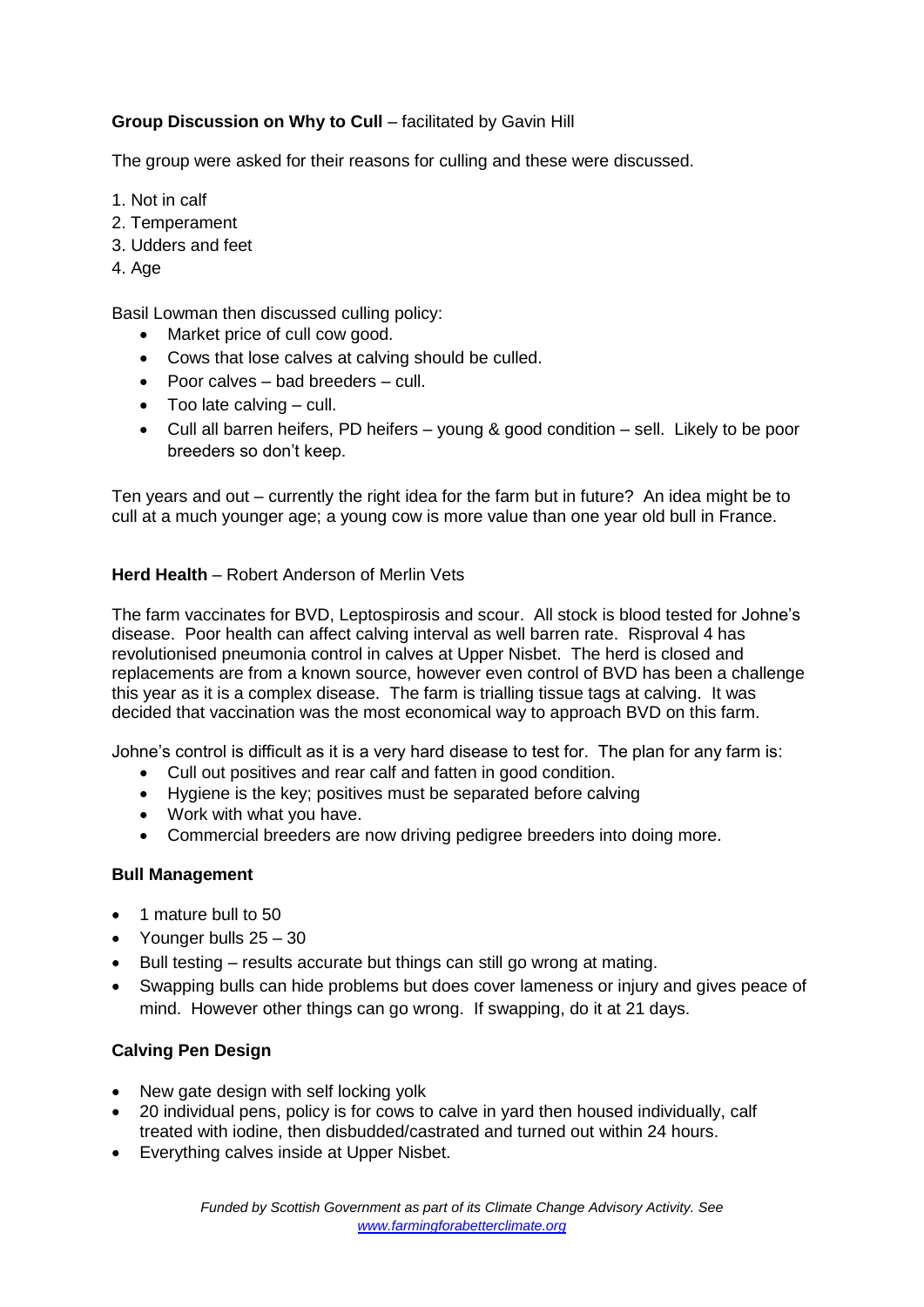- Self locking yolks have lots of other uses. Have found better than handling facilities for some jobs e.g. AI.
- Individual calving pens have huge benefits in Johne's control and reducing cross infection.

# **Calving Period to 15 Weeks**

The group were asked to bring their own figures on last years calving. Calving periods ranged from 6 mths (1), 4 mths (2), 3-3.5 mths (2), 2.25 mths (2), 8 weeks (1). With an average gestation length of 285 days a cow has 80 days to get back in calf if she is to rear one calf/year. A cow needs time for her womb to contract down and become sterile. It can take 42 days to start cycling after calving. Also remember that the first heat is not usually fertile so to achieve a tight calving period requires a high degree of management.

Best way for a herd to tighten calving is to look in calving book and work gradually, targeting late calves. Remember late born calves often die or do poorly due to pneumonia or scour as the environment very hostile to late born calves.

# **Artificial Insemination** – Gavin Tait, Generate Breeding

Equipment costs in the region of: AI gun £25, straws £5-£100.

## Disadvantages:

- Handling
- Organisation & planning
- Risk of failure
- Need large number for viability

#### Advantages

- Potential for high quality genetics at cost not normally affordable
- Disease control/prevention
- Proven genetics
- Safety
- Cost
- Tighten up calving period

#### **Summary**

Key points from the meeting included the following ideas to think about as ways to improve the efficiency of your beef herd and hence profitability and reduce emissions.

- Review culling policy.
- Look at ways to tighten calving period.
- Discuss health policy with your vet.

Moira thanked the group and speakers for their input.

Further information was provided at the meeting, including the following practical guides: